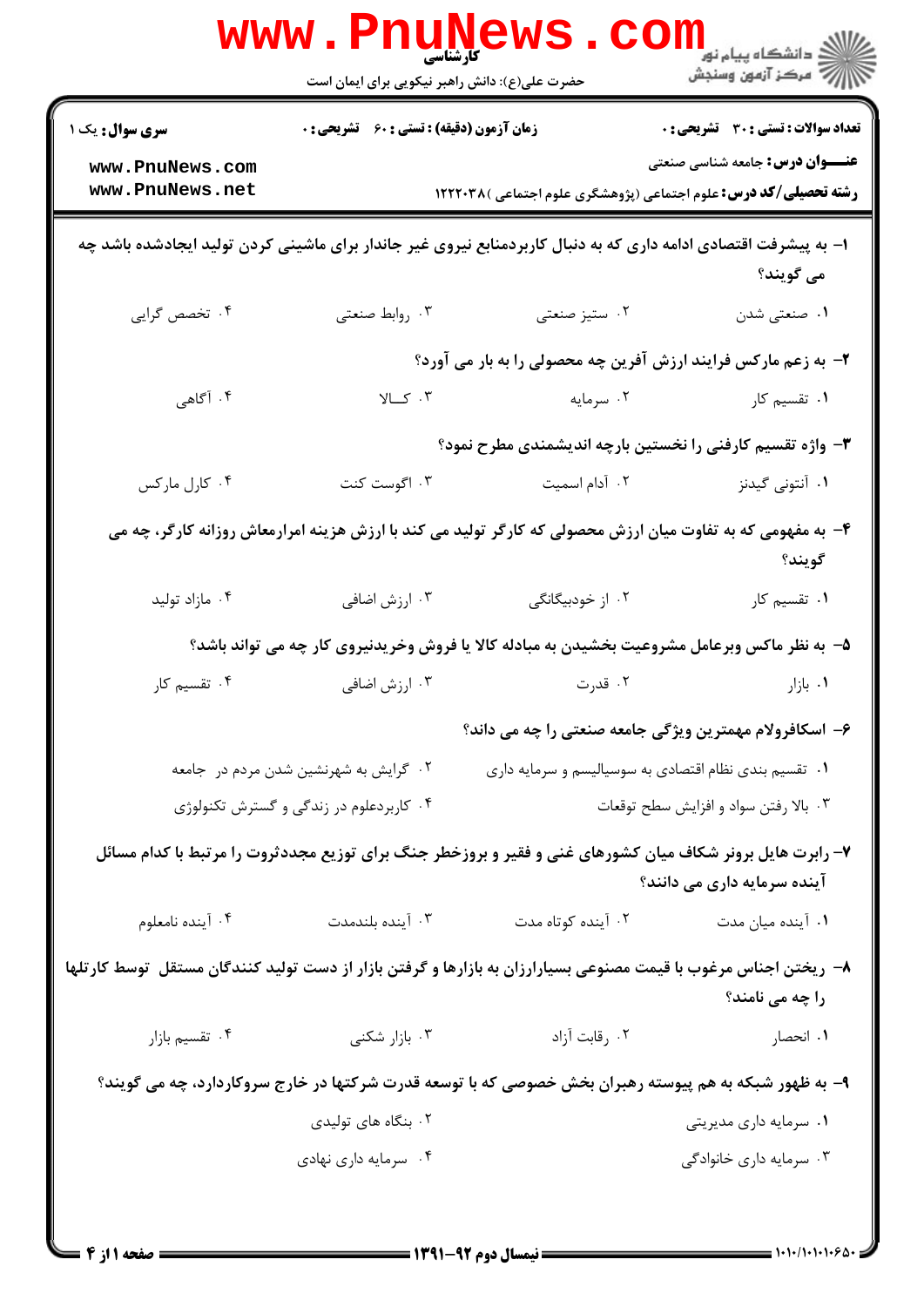| <b>WWW</b>                                                                    | <b>کار شناسی</b><br>حضرت علی(ع): دانش راهبر نیکویی برای ایمان است                                             |                                                                 | ڪ دانشڪاه پيا <sub>م</sub> نور<br>۾ مرکز آزمون وسنجش                                                              |  |
|-------------------------------------------------------------------------------|---------------------------------------------------------------------------------------------------------------|-----------------------------------------------------------------|-------------------------------------------------------------------------------------------------------------------|--|
| <b>سری سوال :</b> ۱ یک                                                        | <b>زمان آزمون (دقیقه) : تستی : 60 ٪ تشریحی : 0</b>                                                            |                                                                 | تعداد سوالات : تستى : 30 قشريحى : 0                                                                               |  |
| www.PnuNews.com<br>www.PnuNews.net                                            |                                                                                                               |                                                                 | <b>عنـــوان درس:</b> جامعه شناسی صنعتی<br><b>رشته تحصیلی/کد درس:</b> علوم اجتماعی (پژوهشگری علوم اجتماعی )۱۲۲۲۰۳۸ |  |
|                                                                               | ∙۱− پیشرفتگی صنعت در انگلستان که زمینه را برای بروز انقلاب صنعتی در انگلستان آماده کرد مدیون چه عواملی بود؟   |                                                                 |                                                                                                                   |  |
|                                                                               | ٠١ منابع - حمل و نقل -كاركنان - بازارها<br>۰۲ مدیریت - استخراج - اختراع - ابتکار                              |                                                                 |                                                                                                                   |  |
|                                                                               | ۰۴ امنیت - آزادی- استقلال -اختراع                                                                             |                                                                 | ۰۳ کارخانه - راهبرد - تکنولوژی - بازارها                                                                          |  |
|                                                                               | 11- مانع رشد انجمنهای خودفرمان صنفی در شیوه تولید شهری ایران چه بوده است؟                                     |                                                                 |                                                                                                                   |  |
| ۰۴ مالکان                                                                     | ۰۳ خوانین                                                                                                     | ۰۲ دولت                                                         | ۱. مردم                                                                                                           |  |
|                                                                               | ۱۲– در کدام شهر ایران تا اواسط قرن سیزدهم ابریشم تابی از مهمترین صنایع آن محسوب می گردید؟                     |                                                                 |                                                                                                                   |  |
| ۰۴ سمنان                                                                      | ۰۳ یزد                                                                                                        | ۰۲ اصفهان                                                       | ۰۱ کاشان                                                                                                          |  |
|                                                                               | ۱۳- فعالیت سرمایه گذاران کدام کشور هم از نظر وسعت سرمایه گذاری و هم از نظر تنوع و هم از نظر گستردگی فعالیت در |                                                                 | ایران بیشتر بوده است؟                                                                                             |  |
|                                                                               | ۰۲ سرمایه گذاران ألمانی                                                                                       |                                                                 | ۰۱ سرمایه گذاران انگلیسی                                                                                          |  |
|                                                                               | ۰۴ سرمایه گذاران فرانسوی                                                                                      |                                                                 | ۰۳ سرمایه گذاران روسی                                                                                             |  |
|                                                                               |                                                                                                               |                                                                 | ۱۴– نظریه فایول در کدام دسته از نظریات زیر قرار می گیرد؟                                                          |  |
|                                                                               | ۰۲ مدیریت سازمانی                                                                                             |                                                                 | ٠١ مديريت علمي                                                                                                    |  |
|                                                                               | ۰۴ نظریه مدیریت همگان <sub>ی</sub>                                                                            |                                                                 | ۰۳ نظریه تصمیم گیری                                                                                               |  |
|                                                                               | ۱۵- کدام گزینه زیر از جمله انتقادات وارد شده به مکتب روابط انسانی است؟                                        |                                                                 |                                                                                                                   |  |
|                                                                               | ۰۱ عدم توجه به نیازهای عاطفی و احساسات کارگران در محیط کارخانه                                                |                                                                 |                                                                                                                   |  |
|                                                                               | ۰۲ عدم توجه به تاثیر اتحادیه های صنفی و محیط اقتصادی کل جامعه در بازده                                        |                                                                 |                                                                                                                   |  |
|                                                                               |                                                                                                               | ۰۳ عدم توجه به اینکه کارگران به جمع و گروه کاری نیازمند هســتند |                                                                                                                   |  |
|                                                                               | ۰۴ عدم توجه به نظام کلی سازمان اجتماعی و نادیده گرفتن ستیز میان کارگران و مدیران                              |                                                                 |                                                                                                                   |  |
|                                                                               | ۱۶- کدامیک از نظریه های زیر بیشتر برتوازن و تعادل در سازمان تاکید می ورزد؟                                    |                                                                 |                                                                                                                   |  |
|                                                                               | ۰۲ نظریه تصمیم گیری                                                                                           |                                                                 | ۰۱ نظریه پویایی گروهی                                                                                             |  |
|                                                                               | ۰۴ نظریه نظامها                                                                                               |                                                                 | ۰۳ نظریه فن آوری اجتماعی                                                                                          |  |
| ۱۷– کدام نظریه ساخت سازمان را به دو ساخت ماشین وار و اندام وارتقسیم می نماید؟ |                                                                                                               |                                                                 |                                                                                                                   |  |
|                                                                               | ۰۲ نظریه رهــــبري                                                                                            |                                                                 | ٠١. نظريه فن أورى اجتماعي                                                                                         |  |
|                                                                               | ۰۴ نظریه تصمیم گیری                                                                                           |                                                                 | ۰۳ نظریه پیشامدی                                                                                                  |  |
|                                                                               |                                                                                                               |                                                                 |                                                                                                                   |  |

صفحه 2 از 4 =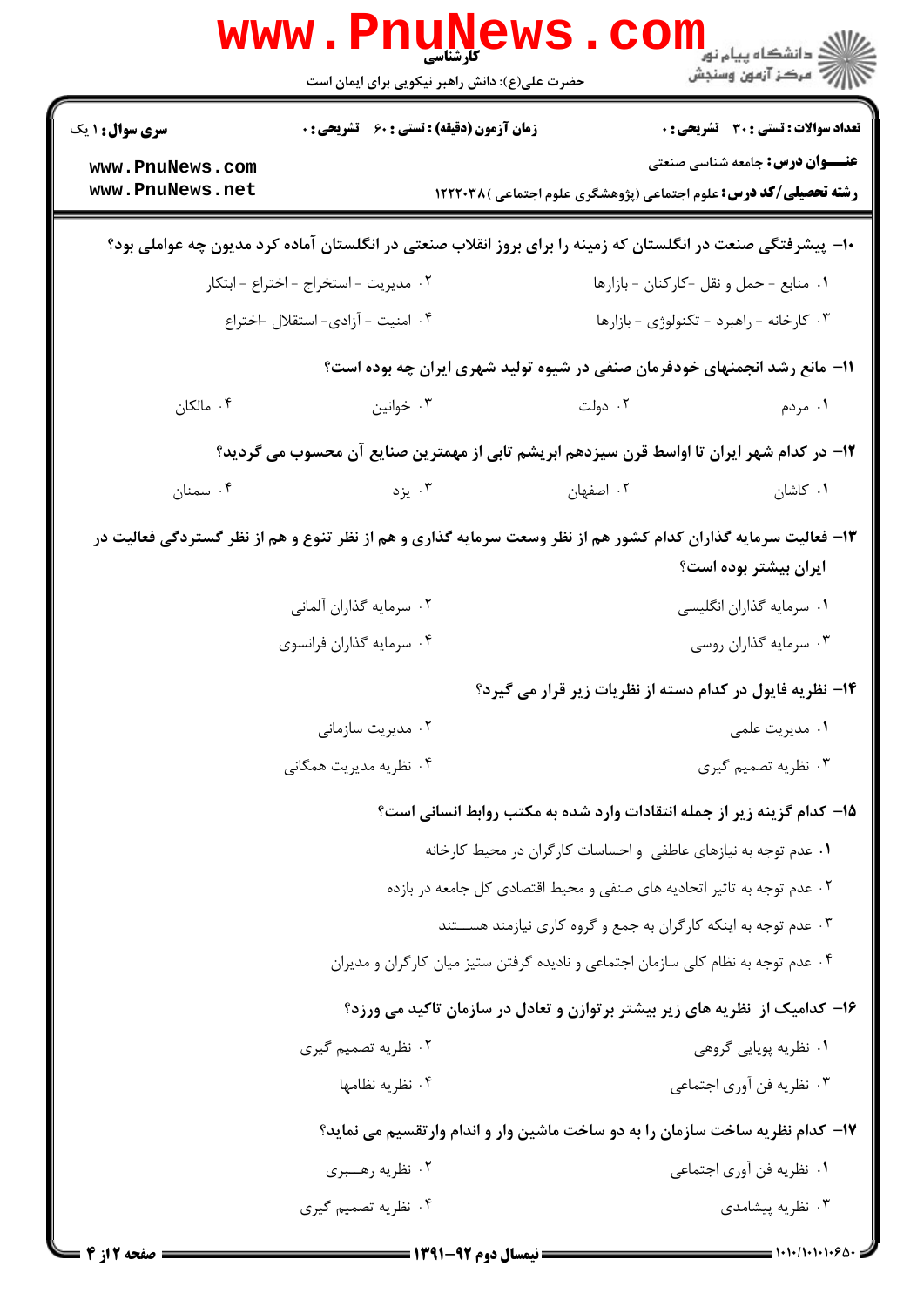|                                    | WWW . PI                                           | <b>ELULLY T</b><br>حضرت علی(ع): دانش راهبر نیکویی برای ایمان است | ڪ دانشڪاه پيا <sub>م</sub> نور ■<br>۾ مرکز آزمون وسنجش                                                                                |  |
|------------------------------------|----------------------------------------------------|------------------------------------------------------------------|---------------------------------------------------------------------------------------------------------------------------------------|--|
| <b>سری سوال : ۱ یک</b>             | <b>زمان آزمون (دقیقه) : تستی : 60 ٪ تشریحی : 0</b> |                                                                  | تعداد سوالات : تستي : 30 ٪ تشريحي : 0                                                                                                 |  |
| www.PnuNews.com<br>www.PnuNews.net |                                                    |                                                                  | <b>عنـــوان درس:</b> جامعه شناسی صنعتی<br><b>رشته تحصیلی/کد درس:</b> علوم اجتماعی (پژوهشگری علوم اجتماعی )۱۲۲۲۰۳۸                     |  |
|                                    |                                                    |                                                                  | ۱۸- مشاغل مدیریت یا مشاغل حرفه ای در کدام تقسیم بندی از طبقات متوسط در کشورهای صنعتی جای می گیرد؟                                     |  |
| ۰۴ متوسط جديد                      | ۰۳ متوسط پايين                                     | ۰۲ متوسط قدیمی                                                   | ٠١ متوسط بالا                                                                                                                         |  |
|                                    |                                                    |                                                                  | ۱۹- به بیکاری در فاصله میان دو نوع اشتغال چه نوع بیکاری می گویند؟                                                                     |  |
|                                    | ۰۲ بیکاری ناشی از کم کاری                          |                                                                  | ٠١. بيكارى پنهان                                                                                                                      |  |
|                                    | ۰۴ بیکاری فصـلی                                    |                                                                  | ۰۳ بیکاری برخوردی                                                                                                                     |  |
|                                    |                                                    |                                                                  | <b>۲۰</b> - انجمن برادری و بشر دوستی در چه کشوری تاسیس گردید؟                                                                         |  |
| ۰۴ شوروي سابق                      | ۰۳ فرانسه                                          | ۰۲ آمریکا                                                        | ٠١. انگلستان                                                                                                                          |  |
|                                    |                                                    |                                                                  | <b>۲۱</b> – طرفداران کدام دیدگاه، ستیز را ذاتی نظام ندانسته، درباره نظام دید تایید آمیز دارند و از حفظ وضع موجود پشتیبانی می<br>كنند؟ |  |
|                                    | ۰۲ نظریه مشروعیت و بازار                           |                                                                  | ۰۱ نظریه افتـــراقي                                                                                                                   |  |
|                                    | ۰۴ نظریه تخصص و همکاری                             |                                                                  | ۰۳ نظریه بهره کشی و ستیز                                                                                                              |  |
|                                    |                                                    |                                                                  | ۲۲– مهمترین دگرگونی در خانواده از قرن هیجدهم به بعد چه بود؟                                                                           |  |
| ۰۲ جدایی خانه از محل کار           |                                                    |                                                                  | ۰۱ رواج خانواده های تک فرزند                                                                                                          |  |
|                                    | ۰۴ افزایش کارکرد تولیدی خانواده                    |                                                                  | ۰۳ رواج خانواده گسترده                                                                                                                |  |
|                                    |                                                    |                                                                  | ۲۳- پل ویریلیو کدام شهر را شهرموضعی(مکانی) قلمدادمی کند؟                                                                              |  |
| ۰۴ آرمان شهر                       | ۰۳ شهر تجاری                                       | ۰۲ شهر قدیمی                                                     | ۰۱ شهر اطلاعات <sub>ی</sub>                                                                                                           |  |
|                                    |                                                    |                                                                  | ۲۴- بزرگترین امتیاز مسئولیت محدود در شرکت های سهامی عام در چه موردی می باشد؟                                                          |  |
|                                    | ۰۲ تامین سرمایه از تعداد زیادی از افراد            |                                                                  | ۰۱ تقسیم سود به نسبت سهام                                                                                                             |  |
|                                    | ۰۴ گسترش حوزه نفوذ به مرزهای بیرونی                |                                                                  | ۰۳ امکان افزایش مشارکت انسانی در شرکت                                                                                                 |  |
|                                    |                                                    |                                                                  | ۲۵- به نظر رنه دکارت فیلسوف معروف فرانسوی چه ابزاری توانایی کشف حقیقت را دارد؟                                                        |  |
| ۰۴ احساس                           | ۰۳ تجربه محض                                       | ۰۲ عقـــل                                                        | ۰۱ مذهب                                                                                                                               |  |
|                                    |                                                    |                                                                  |                                                                                                                                       |  |
|                                    |                                                    |                                                                  |                                                                                                                                       |  |
|                                    |                                                    |                                                                  |                                                                                                                                       |  |
|                                    |                                                    |                                                                  |                                                                                                                                       |  |
| = صفحه 13 j                        |                                                    |                                                                  |                                                                                                                                       |  |